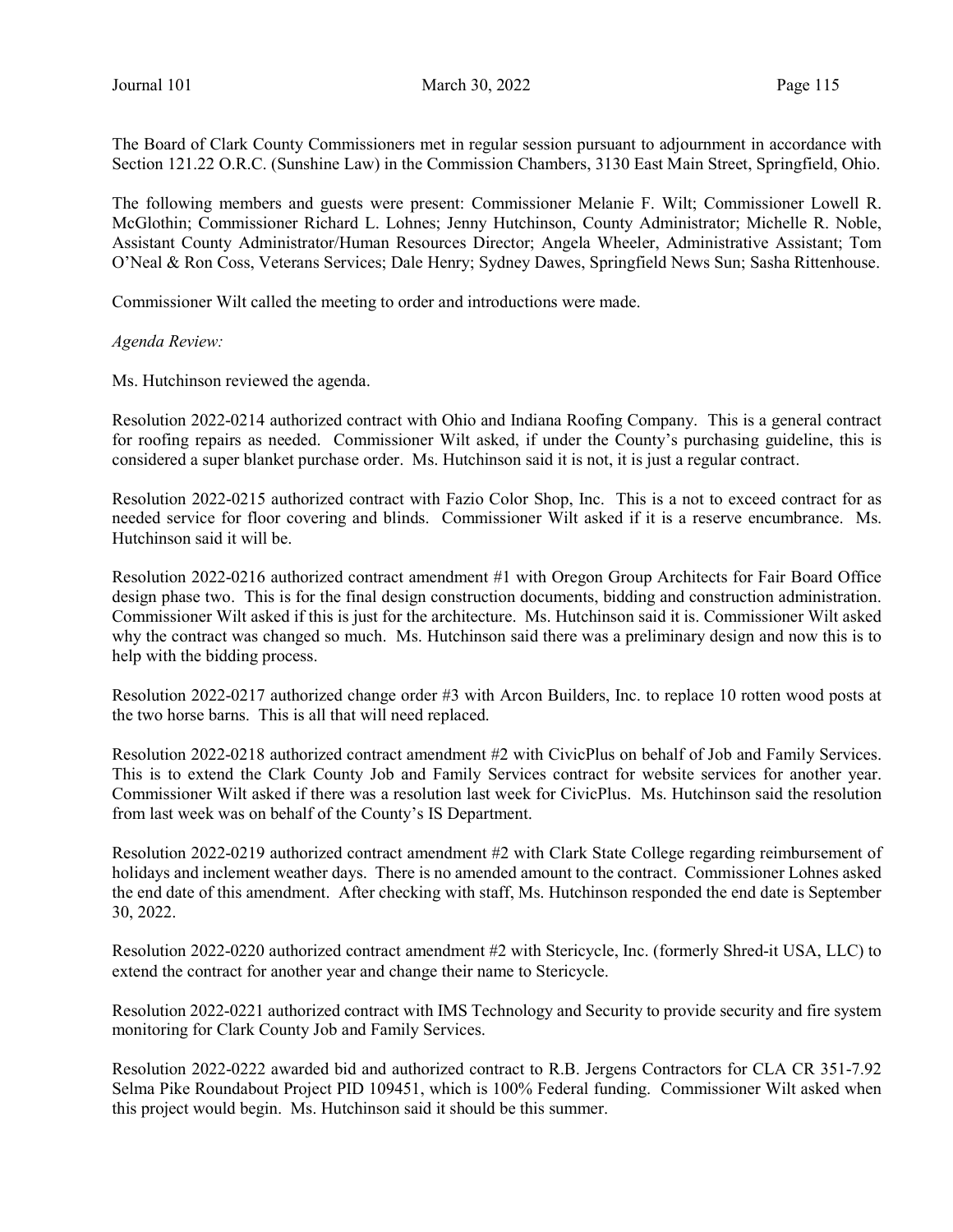Resolution 2022-0223 awarded bids and authorized contracts for 2022 Unit Price Bids for Asphalt Emulsion, Fog Seal and Aggregate to Terry Asphalt, Asphalt Materials, Inc. and Martin Marietta. The bids have increased from last year.

Resolution 2022-0224 instructed Clerk to advertise for bids for 2022 Roadway Resurfacing Project. This is an annual contract. Bids will be opened on May 5, 2022.

Resolution 2022-0225 acknowledged and accepted Permanent Highway Easement for Middle Urbana Road OPWC Improvement (CK10Y) Project.

Resolution 2022-0226 acknowledged receipt of estimate for holding a special election. This is an annual resolution. Ms. Hutchinson said there is currently no entity that has requested a special election but the cost has to be disclosed. Commissioner Wilt asked, if May primary election would not happen, would it be in August. Commissioner Lohnes said he heard the primary election would be held in July if another primary were needed. Commissioner McGlothin said the date is June 28, 2022.

Resolution 2022-0227 approved issuance of warrants for Then and Nows. Ms. Hutchinson said the then and nows for the Commission office is down. Ms. Hutchinson said the new Budget Analyst is doing really well.

Resolution 2022-0228 approved payment to the Clark County Sheriff's Office and Clark County Prosecutor's office for proceeds from the sale of a forfeited vehicle.

Resolution 2022-0229 authorized purchase of vehicle for the Solid waste District to transport recycled materials primarily from County recycling drop-off locations. Ms. Hutchinson said they were able to locate a vehicle and it will be paid from the Solid Waste Funds. Commissioner Wilt said they are very self-sufficient being able to pay for the vehicle from their own funds.

Resolution 2022-0230 authorized placement on Tax Duplicate for Uncollected Water and Sewer Use Charges.

Resolution 2022-0231 approved travel/expense allowance. Commissioner Wilt asked what NCA stands for on this resolution. Ms. Hutchinson said National Child Advocacy.

#### County Commissioners:

Commissioner Lohnes said Chris Clark would be at the ARPA meeting today. The Sheriff's Office has the opportunity to purchase a special ops vehicle.

Commissioner Lohnes also said the million-dollar MARCS Tower requirement is in the ARPA notes. There is an issue with where to put the tower for Greenon Schools due to a restriction with Wright Patt. There is a possibility to use a repeater in the school. Commissioner Wilt asked if it is possible for the township to use their ARPA funds. Commissioner Lohnes wasn't sure what that township received. Commissioner Lohnes also discussed the funds that can reimburse the general fund.

Commissioner Wilt said the County's purchasing policy has been in effect since 2001, updated in 2002 and 2013. A reminder of the purchasing policy was sent to various elected officials and County departments and the Commission Office received several responses. Commissioner Lohnes studied the policy and went over it with Ms. Hutchinson and Mr. Thompson. Commissioner Lohnes requested and received Fairfield County's' purchasing policy to review. Ms. Hutchinson said there is a meeting tomorrow with the Commission Office and Auditor's Office to discuss the purchasing policy. The policy will be updated and will include BS&A. Discussion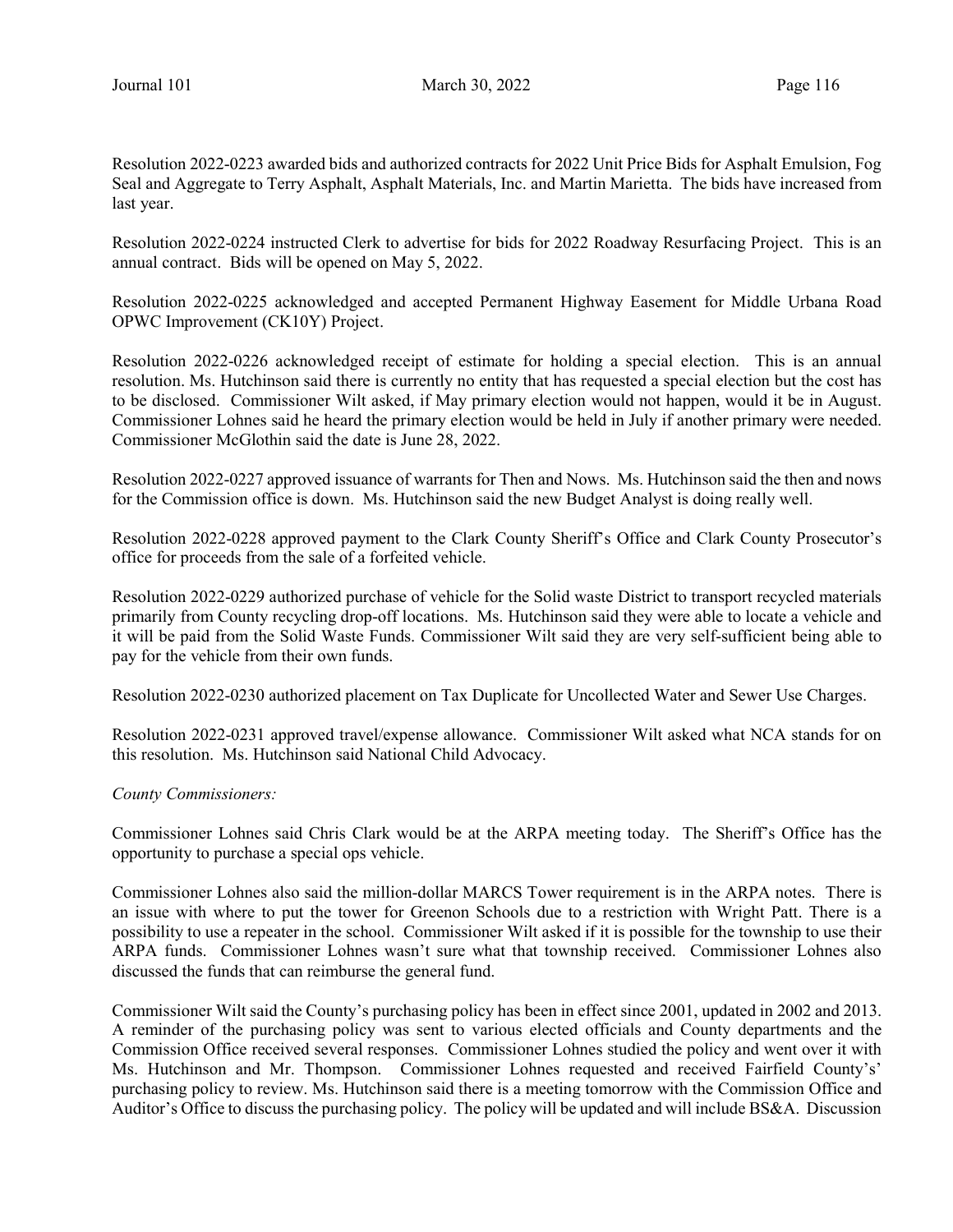ensued regarding the duties of the Auditor's Office and the Commission Office. Commissioner Lohnes said the second issue is contracts and the departments who have to use contracts and those who do not. Discussion ensued regarding contracts. Ms. Noble is looking into insurance that would cover the County in different situations. Ms. Noble said CORSA provides re-insurance. This insurance is beyond what the vendors have. Commissioner Lohnes said this is not the first time the County discovered something that needs to be fixed.

Commissioner Wilt said she and Jenny met with the CEO of Mercy Health. They discussed their Musculoskeletal Institute. Mercy Health has received federal and state grants to get this project underway. This would help get people with back issues back to work with minimally invasive surgery. Commissioner Wilt said they also discussed how smoking is still causing issues. The Health Department said 50% of expectant mothers still smoke. One big factor is marijuana in addition to cigarette smoking. One of their big focuses is helping expectant mothers. Commissioner Lohnes said studies of impacts on smoking of expectant mothers are very bad. Commissioner Wilt thought it was very interesting. Ms. Hutchinson said the 50% is self-reporting and it could be even higher.

Commissioner McGlothin said the Boy Scouts were at the New Carlisle Rotary meeting. Commissioner McGlothin was happy to report the The Boy Scout member numbers are going up and they need money.

#### County Administrator Updates:

Ms. Hutchinson said met with Tina Koumoutsos, Housing Coordinator for the Health District. Ms. Koumoutsos was hired to look into the homeless situation. It was a great meeting and they will be delving into the homeless taskforce and making plans for objectives.

Commissioner Wilt said she gets a lot of questions from the faith based community regarding how they can help with the homeless situation. Commissioner Wilt thinks it's great to have a person they can communicate with.

Ms. Hutchinson said she did receive elevator bids. The County did receive bids under what we budgeted. Once reviewed, the resolution will be brought before the commissioners.

Ms. Hutchinson said she and Ethan Harris are going to Washington D.C. next week for the Fly-In Conference. Commissioner Wilt said Ms. Hutchinson will enjoy it and asked about the agenda. Commissioner Wilt said they would probably meet with several Congressmen. Commissioner Wilt suggested Ms. Hutchinson bring up how the federal system for housing keeps the local entities from doing what they need to do to help people. Commissioner Wilt feels like the County's hands are tied and there is so much potential for people to make bad decisions.

The Board reviewed the calendar. Commissioner Wilt reminded everyone that the Commission Meeting is on Tuesday at 9:00 am instead of Wednesday next week. Commissioner Wilt asked if anyone was going to the Farm Bureau Breakfast. Commissioner Wilt mentioned to the audience that it is a good event to attend.

#### Audience Comments:

Mr. Henry asked about resolution 2022-0231 and the cost of a virtual conference. Ms. Noble said they have to pay for the speakers even though it is a virtual conference.

The Board recessed until 10:00 a.m.

Call to Order, Commission President Wilt **Resolution 2022-0213** Resolution 2022-0213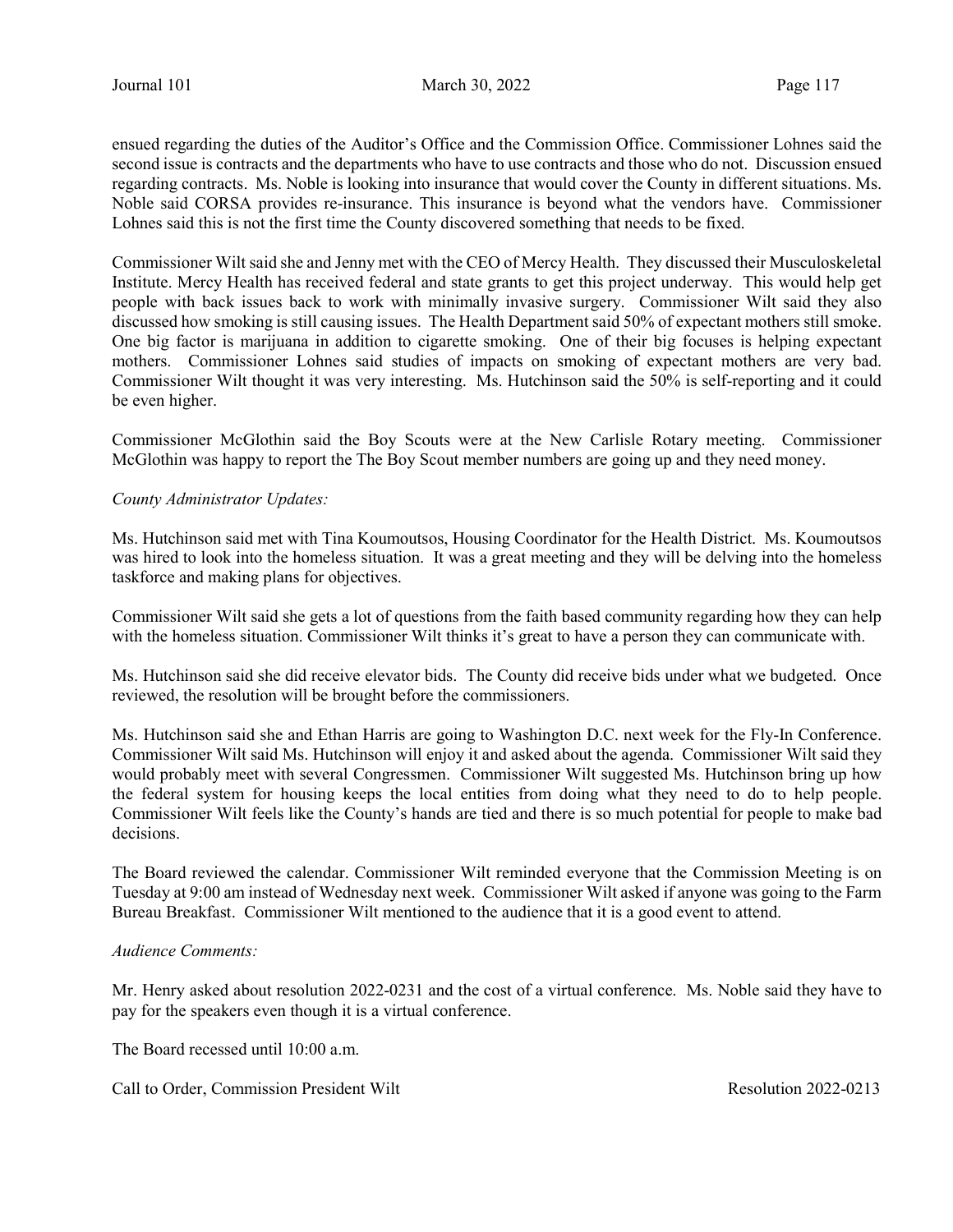Following the pledge, Commissioner Lohnes moved to approve the minutes of the last meeting and dispense with reading of the same. Commissioner McGlothin seconded the motion. The roll being called for passage resulted as follows:

Commissioner Lohnes, Yes; Commissioner McGlothin, Yes; Commissioner Wilt, Yes

Commissioner Lohnes moved to approve the agenda in its entirety including the add on. Commissioner McGlothin seconded the motion. The roll being called for passage resulted as follows:

Commissioner Lohnes, Yes; Commissioner McGlothin, Yes; Commissioner Wilt, Yes

Resolution 2022-0214 B&GC file

## Authorized Contract with Ohio and Indiana Roofing Company

Commissioner Lohnes moved, per the request of the County Administrator, to authorized contract with:

| <b>Organization Name:</b>    | Ohio and Indiana Roofing Company                  |  |  |  |
|------------------------------|---------------------------------------------------|--|--|--|
| <b>Organization Address:</b> | 2385 Old Selma Road, Springfield, Ohio 45505      |  |  |  |
| <b>Contract Amount:</b>      | Not to exceed \$49,000.00                         |  |  |  |
| <b>Funding Source(s):</b>    | General Fund                                      |  |  |  |
| <b>Purpose of Contract:</b>  | General roofing repairs for county owned property |  |  |  |
| <b>Effective date(s):</b>    | March 30, 2022 through March 29, 2023             |  |  |  |

Further move to authorized the County Administrator to execute the amendment and related documents, including the purchase order.

Commissioner McGlothin seconded the motion and the roll being called for its passage, the vote resulted as follows:

Commissioner Lohnes, Yes; Commissioner McGlothin, Yes; Commissioner Wilt, Yes

Resolution 2022-0215 B&GC file

#### Authorized Contract with Fazio Color Shop, Inc.

Commissioner Lohnes moved, per the request of the County Administrator, to authorized contract with:

| <b>Organization Name:</b>    | Fazio Color Shop, Inc.                                        |  |  |  |  |
|------------------------------|---------------------------------------------------------------|--|--|--|--|
| <b>Organization Address:</b> | 1020 South Limestone Street, Springfield, Ohio 45505          |  |  |  |  |
| <b>Contract Amount:</b>      | Not to exceed \$49,000.00                                     |  |  |  |  |
| <b>Funding Source(s):</b>    | General Fund                                                  |  |  |  |  |
| <b>Purpose of Contract:</b>  | As needed floor covering and window blinds, with installation |  |  |  |  |
| <b>Effective date(s):</b>    | January 1, 2022 through December 31, 2022                     |  |  |  |  |

Further move to authorized the County Administrator to execute the amendment and related documents, including the purchase order.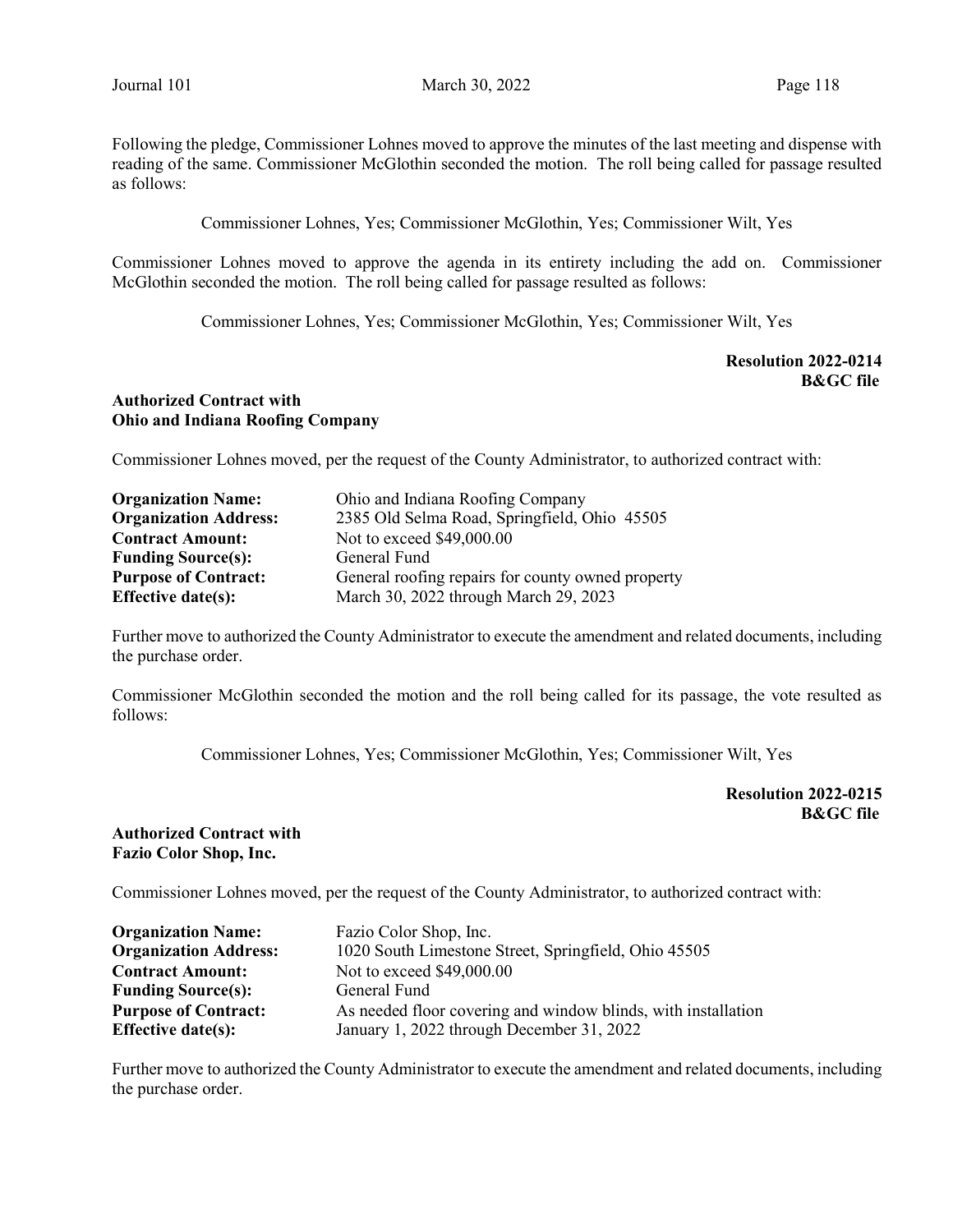Commissioner McGlothin seconded the motion and the roll being called for its passage, the vote resulted as follows:

Commissioner Lohnes, Yes; Commissioner McGlothin, Yes; Commissioner Wilt, Yes

Resolution 2022-0216 COMC file

## Authorized Contract Amendment #1 with Oregon Group Architects

Commissioner Lohnes moved, per the request of the County Administrator, to authorized contract amendment #1 with:

| <b>Organization Name:</b>        | Oregon Group Architects                                                                            |  |  |  |  |  |
|----------------------------------|----------------------------------------------------------------------------------------------------|--|--|--|--|--|
| <b>Organization Address:</b>     | 300 South Patterson Boulevard, Dayton, Ohio 45402                                                  |  |  |  |  |  |
| <b>Amendment Amount:</b>         | \$59,950.00                                                                                        |  |  |  |  |  |
| <b>New Contract Amount:</b>      | \$84,410.00                                                                                        |  |  |  |  |  |
| <b>Funding Source(s):</b>        | General Fund                                                                                       |  |  |  |  |  |
| <b>Purpose of amendment:</b>     | Clark County Fair Board Office construction documents, bidding and<br>construction administration. |  |  |  |  |  |
| <b>Purpose of Contract:</b>      | Clark County Fair Board Office design                                                              |  |  |  |  |  |
| <b>Amendment Effective Date:</b> | March 30, 2022                                                                                     |  |  |  |  |  |
| <b>Original Effective Date:</b>  | January 19, 2022                                                                                   |  |  |  |  |  |

Further move to authorized the County Administrator to execute the contract amendment and related documents, including the purchase order.

Commissioner McGlothin seconded the motion and the roll being called for its passage, the vote resulted as follows:

Commissioner Lohnes, Yes; Commissioner McGlothin, Yes; Commissioner Wilt, Yes

Resolution 2022-0217 COMC file

# Authorized Change Order #3 with Arcon Builders, Ltd. for Clark County Fairgrounds Horse Barns Improvements

Commissioner Lohnes moved, per the request of the County Administrator, to authorized change order #3 with:

| <b>Organization Name:</b>                                                          | Arcon Builders, Ltd.                                                                |  |  |  |
|------------------------------------------------------------------------------------|-------------------------------------------------------------------------------------|--|--|--|
| <b>Organization Address:</b><br>7824 Alternate State Route 49, Arcanum, Ohio 45304 |                                                                                     |  |  |  |
| <b>Original Contract:</b><br>\$364,950.00                                          |                                                                                     |  |  |  |
| <b>Previous Changes:</b>                                                           | \$26,966.08                                                                         |  |  |  |
| <b>This Change:</b>                                                                | 8,726.32                                                                            |  |  |  |
| <b>New Contract Total:</b>                                                         | \$392,742.40                                                                        |  |  |  |
| <b>Funding Source(s):</b>                                                          | Permanent Improvement                                                               |  |  |  |
| <b>Reason for Change:</b>                                                          | Replace ten (10) rotten wood posts that support the roof structure at the two horse |  |  |  |
|                                                                                    | barns and provide new connector to existing trusses and concrete bearing biscuit    |  |  |  |
|                                                                                    | and footer.                                                                         |  |  |  |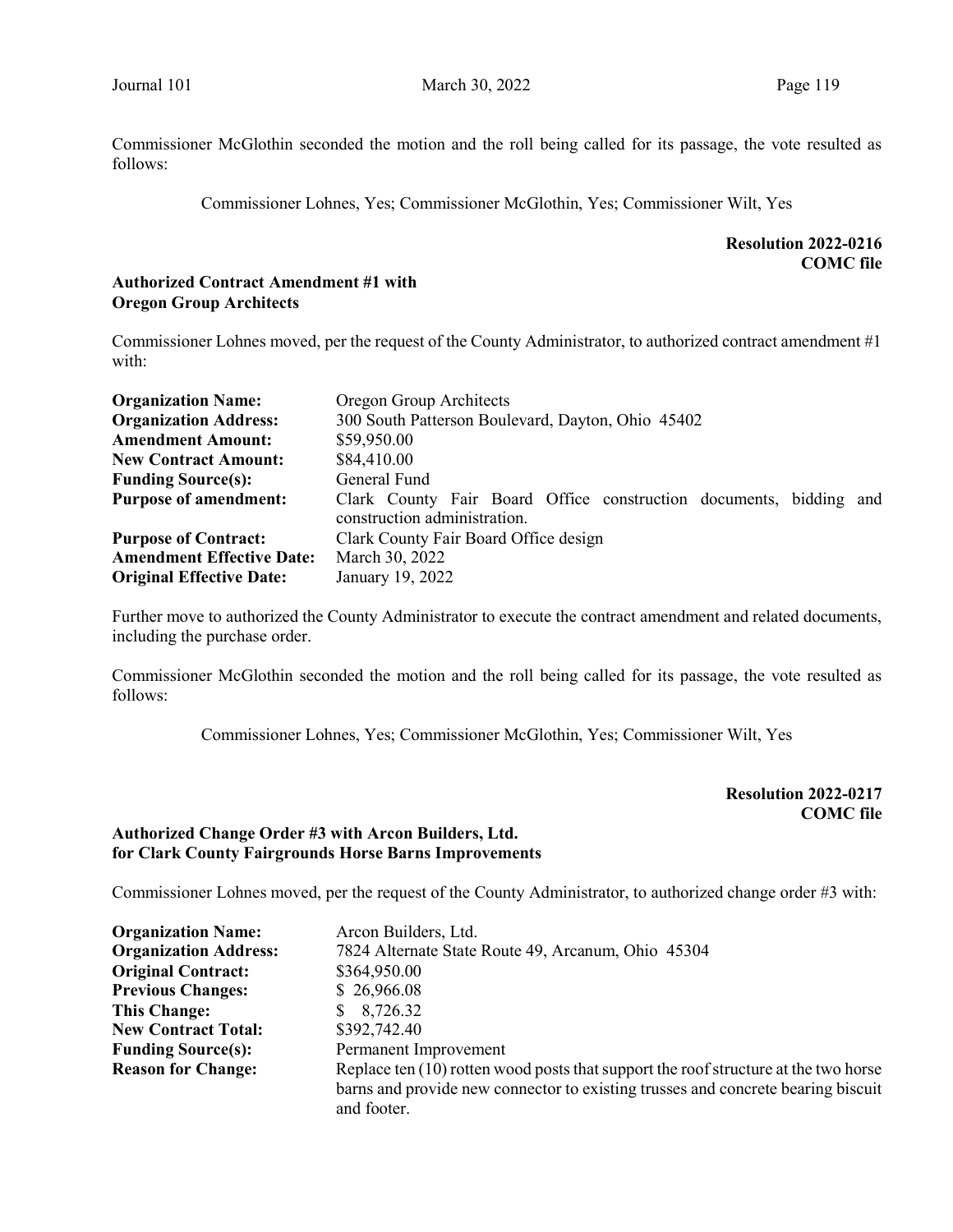Further move to authorized the County Administrator to execute the change order and related documents, including the purchase order.

Commissioner McGlothin seconded the motion and the roll being called for its passage, the vote resulted as follows:

Commissioner Lohnes, Yes; Commissioner McGlothin, Yes; Commissioner Wilt, Yes

## Resolution 2022-0218 JFSC file

## Authorized Contract Amendment #2 with CivicPlus

Commissioner Lohnes moved, per the request of the Department of Job and Family Services Director, to authorized contract amendment #2 with:

| <b>Organization Name:</b>        | CivicPlus                                                         |
|----------------------------------|-------------------------------------------------------------------|
| <b>Organization Address:</b>     | 302 S. 4 <sup>th</sup> Street, Suite 500, Manhattan, Kansas 66502 |
| <b>Amendment Amount:</b>         | \$6,950.00                                                        |
| <b>New Contract Amount:</b>      | \$27,800.00                                                       |
| <b>Funding Source(s):</b>        | <b>Shared Administrative Dollars</b>                              |
| <b>Purpose of Amendment:</b>     | To extend contract for one additional year of service             |
| <b>Purpose of Contract:</b>      | To provide website support services                               |
| <b>Amendment Effective Date:</b> | May 6, 2022                                                       |
| <b>Original Effective Date:</b>  | May 6, 2019                                                       |

Further move to authorized the County Administrator to execute the contract amendment and related documents, including the purchase order.

Commissioner McGlothin seconded the motion and the roll being called for its passage, the vote resulted as follows:

Commissioner Lohnes, Yes; Commissioner McGlothin, Yes; Commissioner Wilt, Yes

Resolution 2022-0219 JFSC file

## Authorized Contract Amendment #2 with Clark State College

Commissioner Lohnes moved, per the request of the Department of Job & Family Services Director, to authorized contract amendment #2 with:

| <b>Organization Name:</b>    | Clark State College                                                                                                            |
|------------------------------|--------------------------------------------------------------------------------------------------------------------------------|
| <b>Organization Address:</b> | 570 East Leffel Lane, P.O. Box 570, Springfield, Ohio 45501                                                                    |
| <b>Amendment Amount:</b>     | \$0.00                                                                                                                         |
| <b>Funding Source(s):</b>    | TANF 93.558, WIOA Youth Activities 17.259, FAET 10.561, Title XX 93.667                                                        |
| <b>Purpose of Amendment:</b> | To amend Appendix I of the original contract to add language regarding<br>reimbursement of holidays and inclement weather days |
| <b>Purpose of Contract:</b>  | To provide facilitation of pre-employment workshops                                                                            |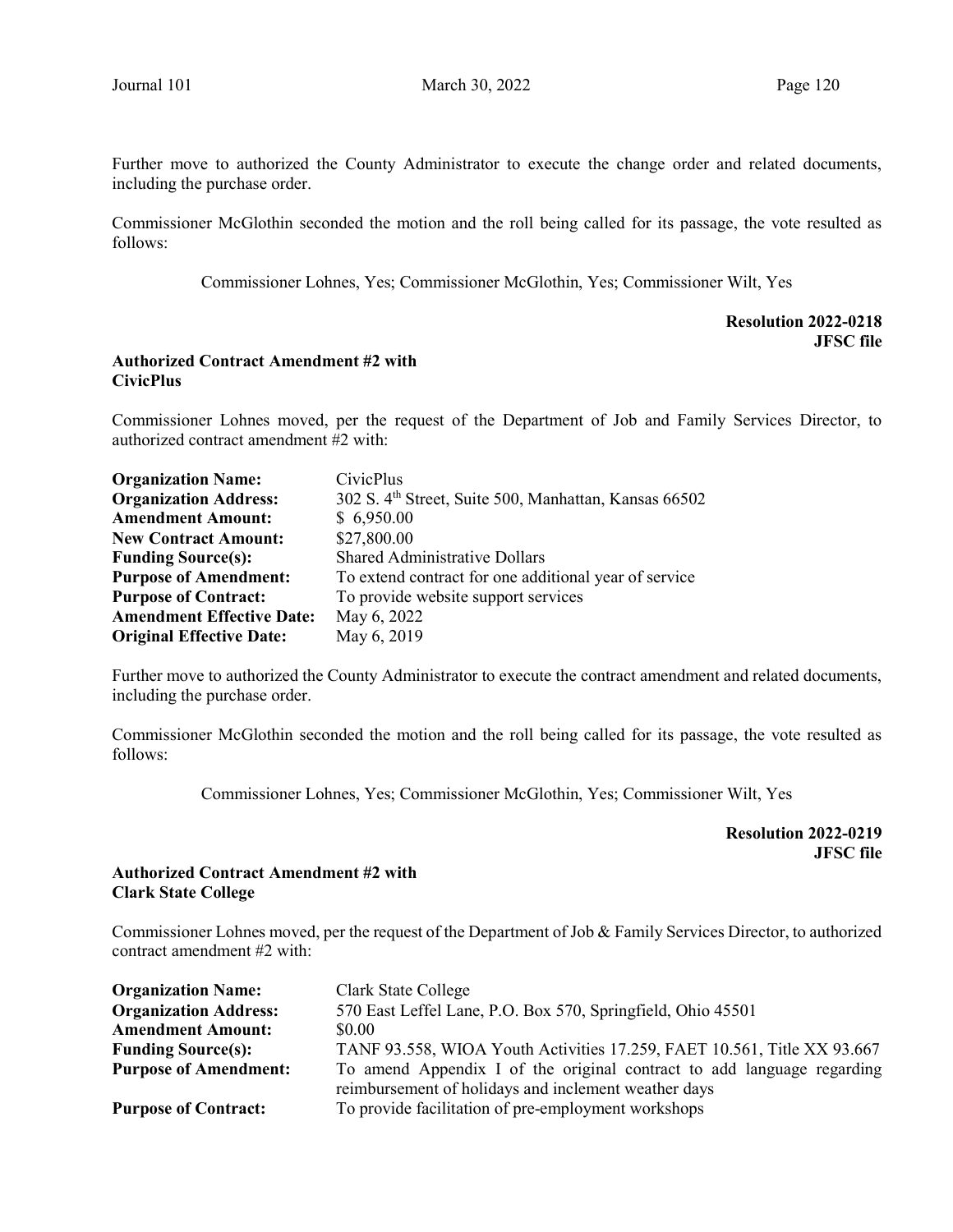# Amendment Effective Date: Upon execution by Board Original Effective Date: October 18, 2020

Further move to authorized the County Administrator to execute the contract amendment and related documents, including the purchase order.

Commissioner McGlothin seconded the motion and the roll being called for its passage, the vote resulted as follows:

Commissioner Lohnes, Yes; Commissioner McGlothin, Yes; Commissioner Wilt, Yes

Resolution 2022-0220 JFSC file

# Authorized Contract Amendment #2 with Stericycle, Inc. (formerly Shred-it USA, LLC)

Commissioner Lohnes moved, per the request of the Department of Job and Family Services Director, to authorized contract amendment #2 with:

| <b>Organization Name:</b>                                         | Stericycle, Inc. (formerly Shred-it USA, LLC)       |  |  |
|-------------------------------------------------------------------|-----------------------------------------------------|--|--|
| <b>Organization Address:</b>                                      | 903 Brandt Street, Building B, Dayton, Ohio 45404   |  |  |
| <b>Amendment Amount:</b><br>\$3,900.00                            |                                                     |  |  |
| \$15,600.00<br><b>New Contract Amount:</b>                        |                                                     |  |  |
| <b>Shared Administrative Dollars</b><br><b>Funding Source(s):</b> |                                                     |  |  |
| <b>Purpose of Amendment:</b>                                      | To allow for an additional one-year term of service |  |  |
| <b>Purpose of Contract:</b>                                       | To provide secure document destruction              |  |  |
| <b>Amendment Effective Date:</b>                                  | March 25, 2022                                      |  |  |
| <b>Original Effective Date:</b>                                   | March 25, 2019                                      |  |  |

Further move to authorized the County Administrator to execute the contract amendment and related documents, including the purchase order.

Commissioner McGlothin seconded the motion and the roll being called for its passage, the vote resulted as follows:

Commissioner Lohnes, Yes; Commissioner McGlothin, Yes; Commissioner Wilt, Yes

Resolution 2022-0221 JFSC file

# Authorized Contract with IMS Technology & Security

Commissioner Lohnes moved, per the request of the Department of Job & Family Services Director, to authorized a contract with:

| <b>Organization Name:</b>    | <b>IMS</b> Technology & Security      |
|------------------------------|---------------------------------------|
| <b>Organization Address:</b> | 2710 Dryden Road, Moraine, Ohio 45439 |
| In the amount of:            | \$57,590.22                           |
| <b>Funding Source(s):</b>    | <b>Shared Administrative Dollars</b>  |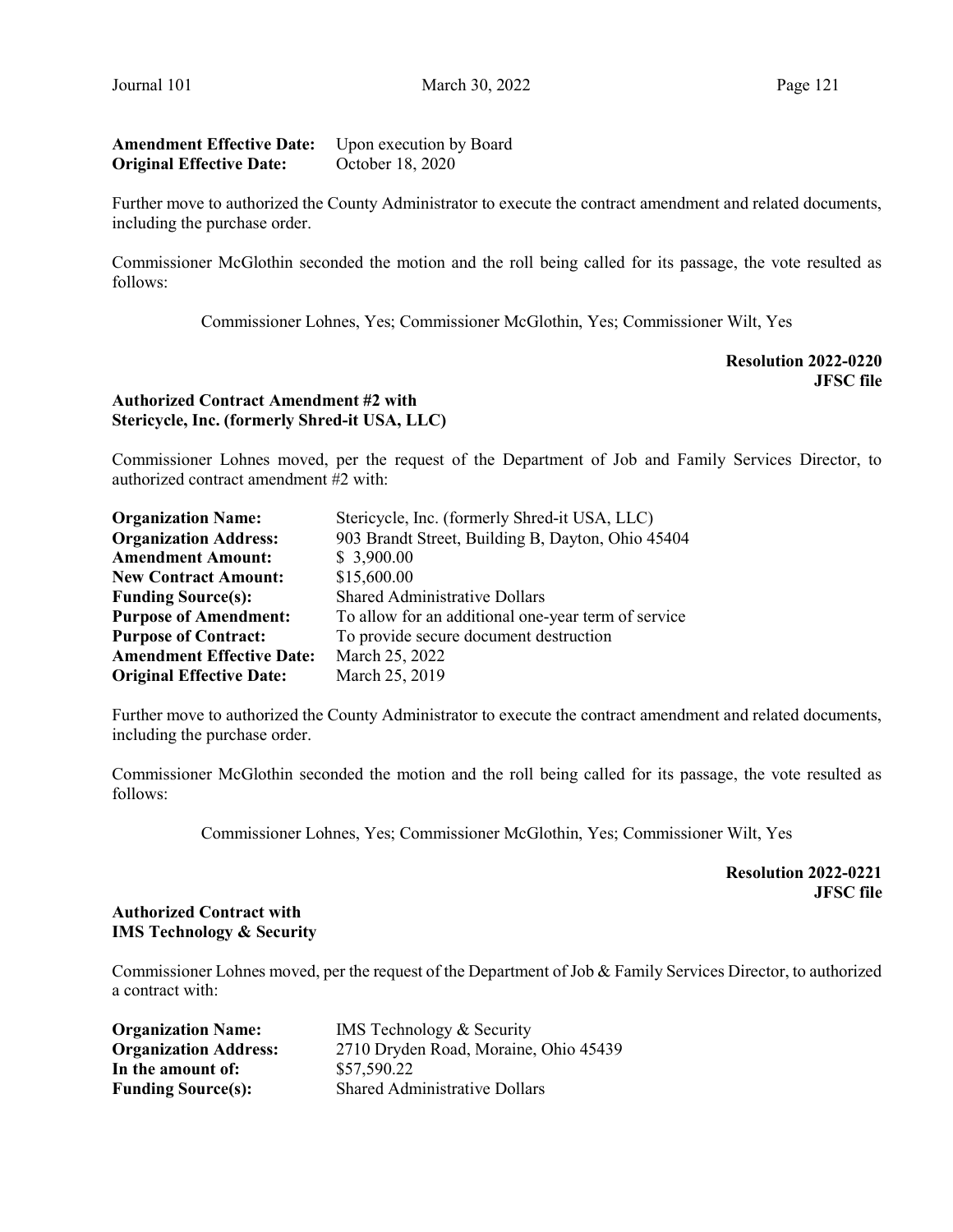Purpose: To provide security and fire system monitoring of all Department of Job and Family Services buildings as well as provide upgrades to the current security and fire panels, security components, and install additional fire safety mechanisms. Effective Dates: April 1, 2022 through March 31, 2025

Further move to authorized the County Administrator to execute the contract and related documents, including the purchase order.

Commissioner McGlothin seconded the motion and the roll being called for its passage, the vote resulted as follows:

Commissioner Lohnes, Yes; Commissioner McGlothin, Yes; Commissioner Wilt, Yes

Resolution 2022-0222 ENGB/C file

## Award Bid and Authorized Contract to R.B. Jergens Contractors for CLA CR 351-7.92 Selma Pike Roundabout Project PID 109451

Commissioner Lohnes moved, per the request of the County Engineer, to award the bid and authorized the contract with R.B. Jergens Contractors for their bid of \$1,307,135.32, which includes the Base Bid, plus Alternate 1, Alternate 2 and Alternate 3 for the CLA CR 351-7.92 Selma Pike Roundabout project.

| <b>Organization Name:</b>    | R.B. Jergens Contractors                      |  |  |  |
|------------------------------|-----------------------------------------------|--|--|--|
| <b>Organization Address:</b> | 11418 North Dixie Drive, Vandalia, Ohio 45377 |  |  |  |
| In the amount of:            | \$1,307,135.32                                |  |  |  |
| <b>Funding Source(s):</b>    | 100% Federal FHWA                             |  |  |  |
| <b>Purpose:</b>              | Construction of roundabout                    |  |  |  |
| <b>Effective Dates:</b>      | March 23, 2022 through December 1, 2022       |  |  |  |

Further move to authorized the County Administrator to execute the contract and related documents, including the purchase order.

Commissioner McGlothin seconded the motion and the roll being called for its passage, the vote resulted as follows:

Commissioner Lohnes, Yes; Commissioner McGlothin, Yes; Commissioner Wilt, Yes

**Corrected**  Resolution 2022-0223 ENGB/C file

## Award Bids and Authorized Contracts for 2022 Unit Price Bids for Asphalt Emulsion, Fog Seal and Aggregate to Terry Asphalt, Asphalt Materials, Inc. and Martin Marietta

Commissioner Lohnes moved, per the request of the County Engineer, to award bid and authorized contracts with Terry Asphalt, Asphalt Materials Inc., and Martin Marietta. The bid opening for 2022 Unit Price Bids for Asphalt Emulsion, Fog Seal and Aggregate was held on Thursday, February 10, 2022. The following bids were read:

Asphalt Emulsion – Asphalt HFRS2-P

Terry Materials Inc. \$2.249/Gallon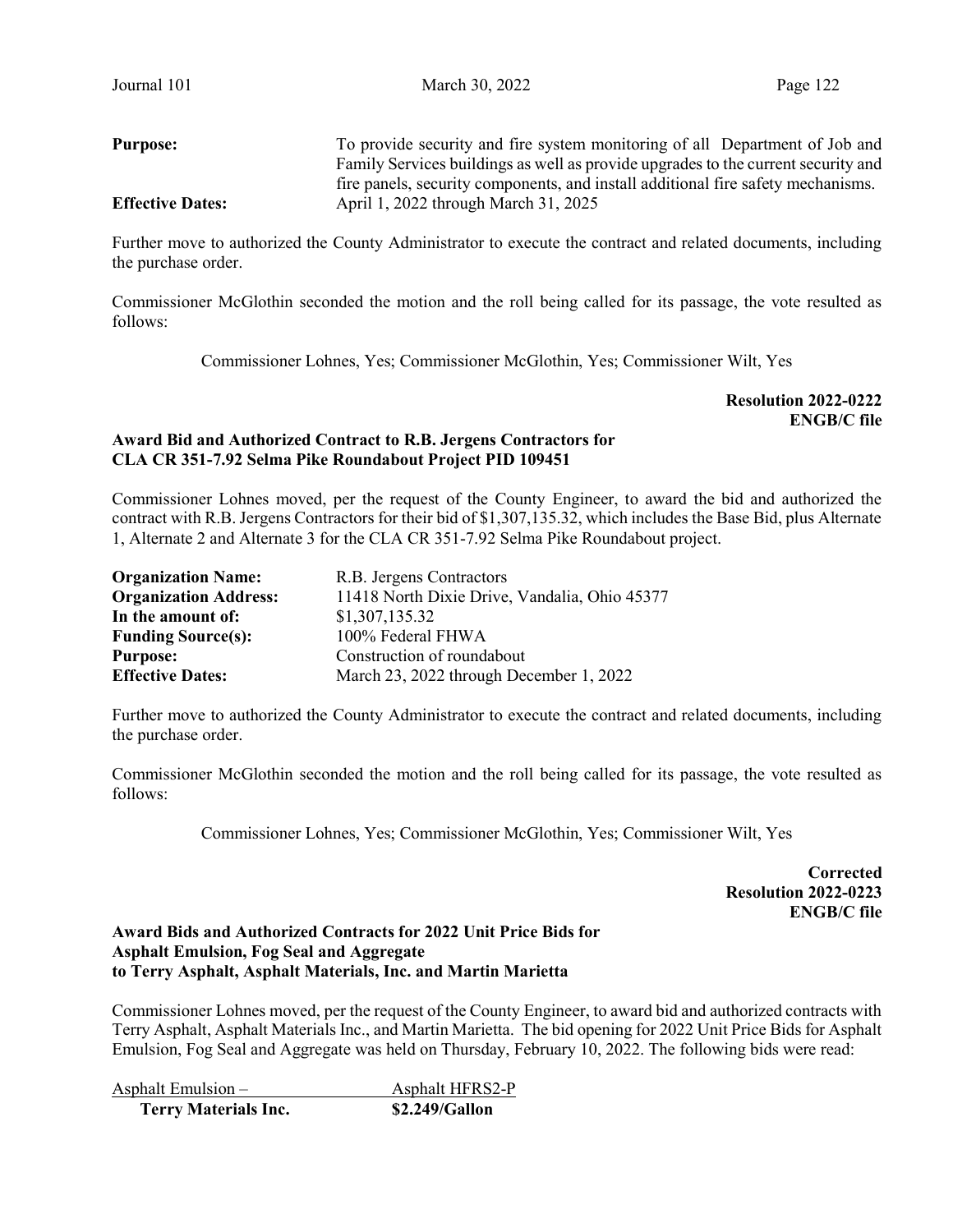| <b>Asphalt Materials Inc.</b>                | \$1.42/Gallon                      | $$1.45/G$ allon |
|----------------------------------------------|------------------------------------|-----------------|
| Asphalt Emulsion –                           | Fog Seal SS1H                      | Fog Seal Alt    |
| Asphalt Materials Inc.<br>Marathon Petroleum | $$2.27/G$ allon<br>$$2.34/G$ allon |                 |

| $1 - 1$              |               |
|----------------------|---------------|
| Terry Materials Inc. | \$1.48/Gallon |

# Aggregate:

| Aggregate       | Martin Marietta |              |               | Enon Sand and Gravel |              |                 |
|-----------------|-----------------|--------------|---------------|----------------------|--------------|-----------------|
|                 |                 | Delivered /  | Delivered /   |                      | Delivered /  |                 |
|                 |                 | Ton to       | Ton to        |                      | Ton to       | Delivered / Ton |
|                 |                 | 4075         | 3940          |                      | 4075         | to              |
|                 |                 | Laybourne    | Lawrenceville |                      | Laybourne    | 3940            |
|                 | FOB at          | Rd           | Dr            | FOB at               | Rd           | Lawrenceville   |
|                 | Plant per       | Springfield, | Springfield,  | Plant per            | Springfield, | Dr              |
|                 | Ton             | OH           | <b>OH</b>     | Ton                  | OH           | Springfield, OH |
| No. 2           | \$12.00         | \$16.70      |               | \$21.00              | 25.00        |                 |
| Plant           | 46209           |              |               | Enon Sand            |              |                 |
|                 |                 |              |               | and Gravel           |              |                 |
| No. 57          | \$16.30         | \$21.00      |               | \$20.00              | \$24.00      |                 |
| Plant           | 46209           |              |               | Enon Sand            |              |                 |
|                 |                 |              |               | and Gravel           |              |                 |
| No. 67          | \$22.40         | \$27.10      |               |                      |              |                 |
| Plant           | 46209           |              |               |                      |              |                 |
| No. 8           | \$17.40         | \$22.10      | \$22.65       | \$15.45              | \$24.65      | \$24.30         |
| Crushed         |                 |              |               |                      |              |                 |
| Limestone       |                 |              |               |                      |              |                 |
| Plant           | 46209           |              |               | Melvin               |              |                 |
|                 |                 |              |               | Stone                |              |                 |
|                 |                 |              |               | Wilmington           |              |                 |
| No. 9           | \$19.00         | \$23.70      |               |                      |              |                 |
| Plant           | 46209           |              |               |                      |              |                 |
| No. 304         | \$12.00         | \$16.70      |               | $\overline{$}21.00$  | \$25.00      |                 |
| Plant           | 46209           |              |               | Enon Sand            |              |                 |
|                 |                 |              |               | and Gravel           |              |                 |
| No. 411         | \$13.50         | \$18.20      |               | \$20.00              | \$24.00      |                 |
| Plant           | 46209           |              |               | Enon Sand            |              |                 |
|                 |                 |              |               | and Gravel           |              |                 |
| No. 617         | \$15.75         | \$20.45      |               |                      |              |                 |
| Plant           | 46209           |              |               |                      |              |                 |
| RCP Type        | \$24.50         | \$35.50      |               |                      |              |                 |
| A               |                 |              |               |                      |              |                 |
| Plant           | 46209           |              |               |                      |              |                 |
| RCP Type        | \$24.50         | \$35.50      |               |                      |              |                 |
| $\bf{B}$        |                 |              |               |                      |              |                 |
| Plant           | 46209           |              |               |                      |              |                 |
| <b>RCP</b> Type | \$22.50         | \$32.50      |               |                      |              |                 |
| $\mathbf C$     |                 |              |               |                      |              |                 |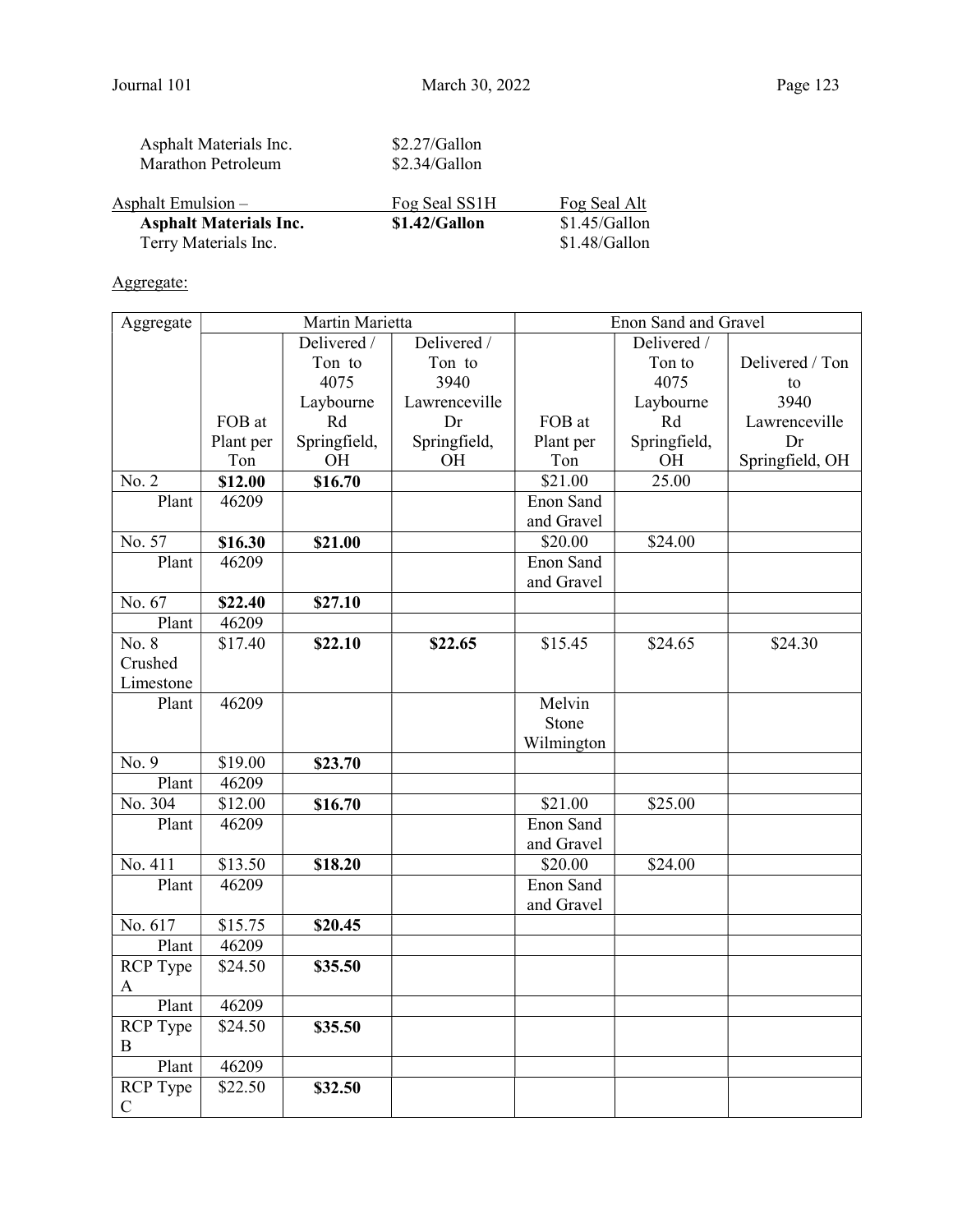| Plant      | 46209   |         |  |  |
|------------|---------|---------|--|--|
| $RCP$ Type | \$22.50 | \$32.50 |  |  |
| D<br>┚     |         |         |  |  |
| Plant      | 46209   |         |  |  |

Further move to authorized the County Administrator to execute the contracts and related documents, including the purchase orders.

Commissioner McGlothin seconded the motion and the roll being called for its passage, the vote resulted as follows:

Commissioner Lohnes, Yes; Commissioner McGlothin, Yes; Commissioner Wilt, Yes

Resolution 2022-0224 ENGB file

## Instruct Clerk to Advertise for Bids for 2022 Roadway Resurfacing Contract

Commissioner Lohnes moved, per the request of the County Engineer, to instruct the Commission Clerk to advertise for bids for the 2022 Roadway Resurfacing Contract. Said bids will be opened in public session on May 5, 2022, at approximately 10:00 A.M., 3<sup>rd</sup> Floor, County Office, 3130 East Main Street, Springfield, Ohio 45503. It is noted that bids are due in the County Commission office at the above address no later than 10:00 A.M. on May 5, 2022.

Commissioner McGlothin seconded the motion and the roll being called for its passage, the vote resulted as follows:

Commissioner Lohnes, Yes; Commissioner McGlothin, Yes; Commissioner Wilt, Yes

# Resolution 2022-0225 ENGD file

# Acknowledge and Accept Permanent Highway Easement for Middle Urbana Road OPWC Improvement (CK10Y) Project

Commissioner Lohnes moved, per the request of the County Engineer, to acknowledge receipt and accept the following permanent highway easement for the Middle Urbana Road OPWC Improvement (CK10Y) Project:

| <b>Granted by:</b>                 | <b>Mailing Address:</b>                   |
|------------------------------------|-------------------------------------------|
| Northeastern Local School District |                                           |
| Board of Education                 | 1414 Bowman Road, Springfield, Ohio 45502 |

Commissioner McGlothin seconded the motion and the roll being called for its passage, the vote resulted as follows:

Commissioner Lohnes, Yes; Commissioner McGlothin, Yes; Commissioner Wilt, Yes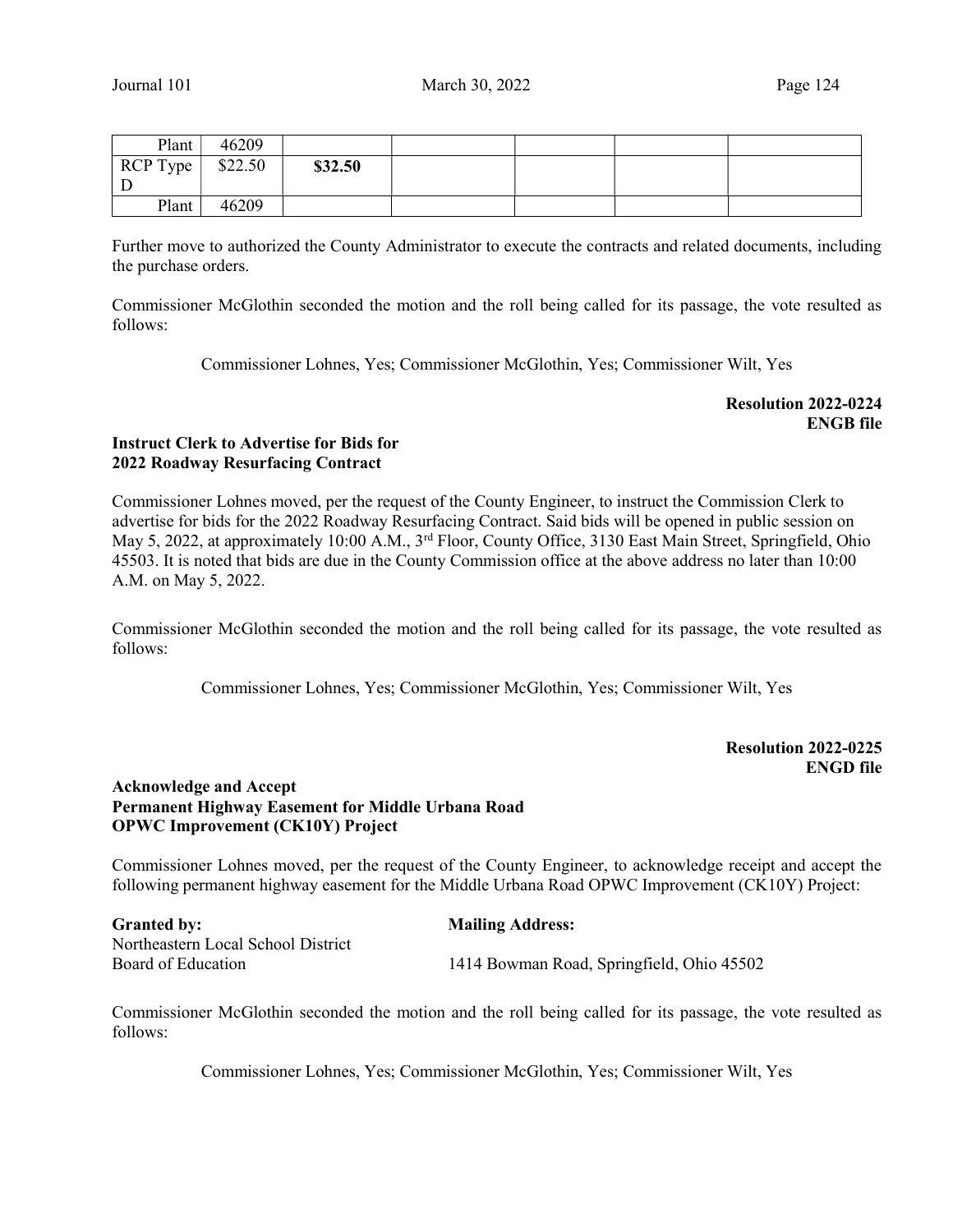# Resolution 2022-0226 BOEO file

#### Acknowledge Receipt of Estimate for Holding a Special Election

Commissioner Lohnes moved to acknowledge receipt of the estimate to hold a special election in August 2022.

Commissioner McGlothin seconded the motion and the roll being called for its passage, the vote resulted as follows:

Commissioner Lohnes, Yes; Commissioner McGlothin, Yes; Commissioner Wilt, Yes

| <b>Resolution 2022-0227</b> |                  |
|-----------------------------|------------------|
|                             | <b>FINT file</b> |

# Approve Issuance of Warrants for Then and Now(s)

Commissioner Lohnes moved, upon the recommendation of the County Administrator, to approve the issuance of warrants for then and now(s) are as follows:

| P.O. Number                                                                   | Fund                                    | Vendor                | <b>Date Purchase</b> |    | Amount     |
|-------------------------------------------------------------------------------|-----------------------------------------|-----------------------|----------------------|----|------------|
| 220022924                                                                     | General (Com. Pleas) ACCO               |                       | 7/28/21              | S. | 105.60     |
| Reason: Invoice just received for two Folio refills.                          |                                         |                       |                      |    |            |
| 220023243                                                                     | $\log \&$ Kennel                        | Mansfield Oil         | 2/28/22              |    | 984.99     |
| Reason: Purchase order pre-dates invoice.                                     |                                         |                       |                      |    |            |
| 220023285                                                                     | General $(B & G)$ Silco Fire & Security |                       | 2/28/22              | S  | 559.50     |
| Reason: Not enough on Silco reserve for full amount. Work done at Springview. |                                         |                       |                      |    |            |
| 220023285                                                                     | General $(B&G)$                         | Silco Fire & Security | 2/28/22              |    | \$9,389.50 |
| Reason: Not enough on Silco reserve for full amount. Work done at Springview. |                                         |                       |                      |    |            |

Commissioner McGlothin seconded the motion and the roll being called for its passage, the vote resulted as follows:

Commissioner Lohnes, Yes; Commissioner McGlothin, Yes; Commissioner Wilt, Yes

# Resolution 2022-0228 COMP file

#### Approve Payment to Clark County Sheriff's Office & Clark County Prosecutor's Office

Commissioner Lohnes moved, per request of the County Administrator, to approve the following payment:

| <b>Payment to:</b>  | Clark County Sheriff's Office                      |
|---------------------|----------------------------------------------------|
| <b>Address:</b>     | 120 North Fountain Avenue, Springfield, Ohio 45502 |
| <b>Description:</b> | Proceeds from sale of forfeited vehicles           |
|                     | Case #16CR0627A                                    |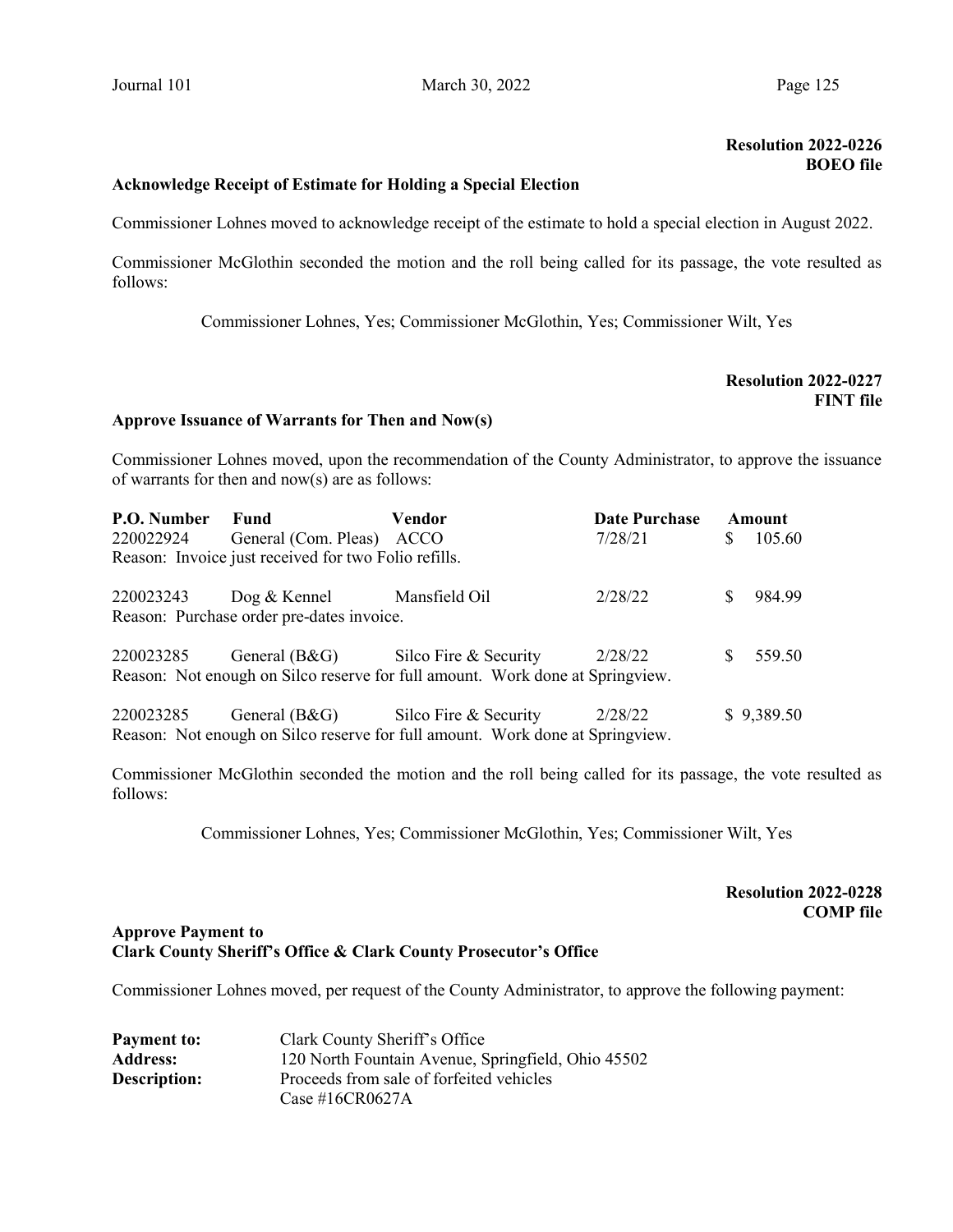| Journal 101                           | March 30, 2022                                                                                  | Page 126 |
|---------------------------------------|-------------------------------------------------------------------------------------------------|----------|
| <b>Amount:</b>                        | \$1,965.62                                                                                      |          |
| <b>Payment to:</b><br><b>Address:</b> | Clark County Prosecutor's Office<br>50 East Columbia Street, Suite 449, Springfield, Ohio 45502 |          |
| Description:                          | Proceeds from sale of forfeited vehicles<br>Case #16CR0627A                                     |          |
| Amount:                               | \$1,965.63                                                                                      |          |

Commissioner McGlothin seconded the motion and the roll being called for its passage, the vote resulted as follows:

Commissioner Lohnes, Yes; Commissioner McGlothin, Yes; Commissioner Wilt, Yes

Resolution 2022-0229 INVP file

## Authorized Purchase of Vehicle for the Solid Waste District

Commissioner Lohnes moved, per the request of the Solid Waste District Director, to authorized the purchase of a 2023 International CV515 Chassis with WT-2018 roll off cable winch equipment from Rush Truck Centers, 11775 Highway Drive Cincinnati, Ohio 45241 for \$103,081.00 to be paid for from the Solid Waste District funds. This vehicle will be used at the Solid Waste District to transport recycled materials primarily from County recycling drop-off locations. Vehicle priced from Sourcewell Vehicles and Chassis Contract # 060920-NVS, Clark County member ID# 2523.

Further move to authorized the County Administrator to execute contract and related documents, including the purchase order.

Commissioner McGlothin seconded the motion and the roll being called for its passage, the vote resulted as follows:

Commissioner Lohnes, Yes; Commissioner McGlothin, Yes; Commissioner Wilt, Yes

Resolution 2022-0230 UTLO file

# Authorized Placement on Tax Duplicate for Uncollected Water and Sewer Use Charges

Commissioner Lohnes moved, per the request of the Director of Utilities, to certify to the Auditor, as required by Sections 6117.02 and 6103.02 O.R.C. for placement on the 2022 real property tax list and duplicate against the following property:

| Property Owner: | Sasha N. Otto                                              |
|-----------------|------------------------------------------------------------|
| Address:        | 4789 Cornell St, Springfield, OH 45503                     |
|                 | 2200300027800151                                           |
|                 | Moorefield Township                                        |
| Amount:         | \$721.87                                                   |
| Comments:       | Water & Sewer, Place on tax duplicate, uncollected charges |